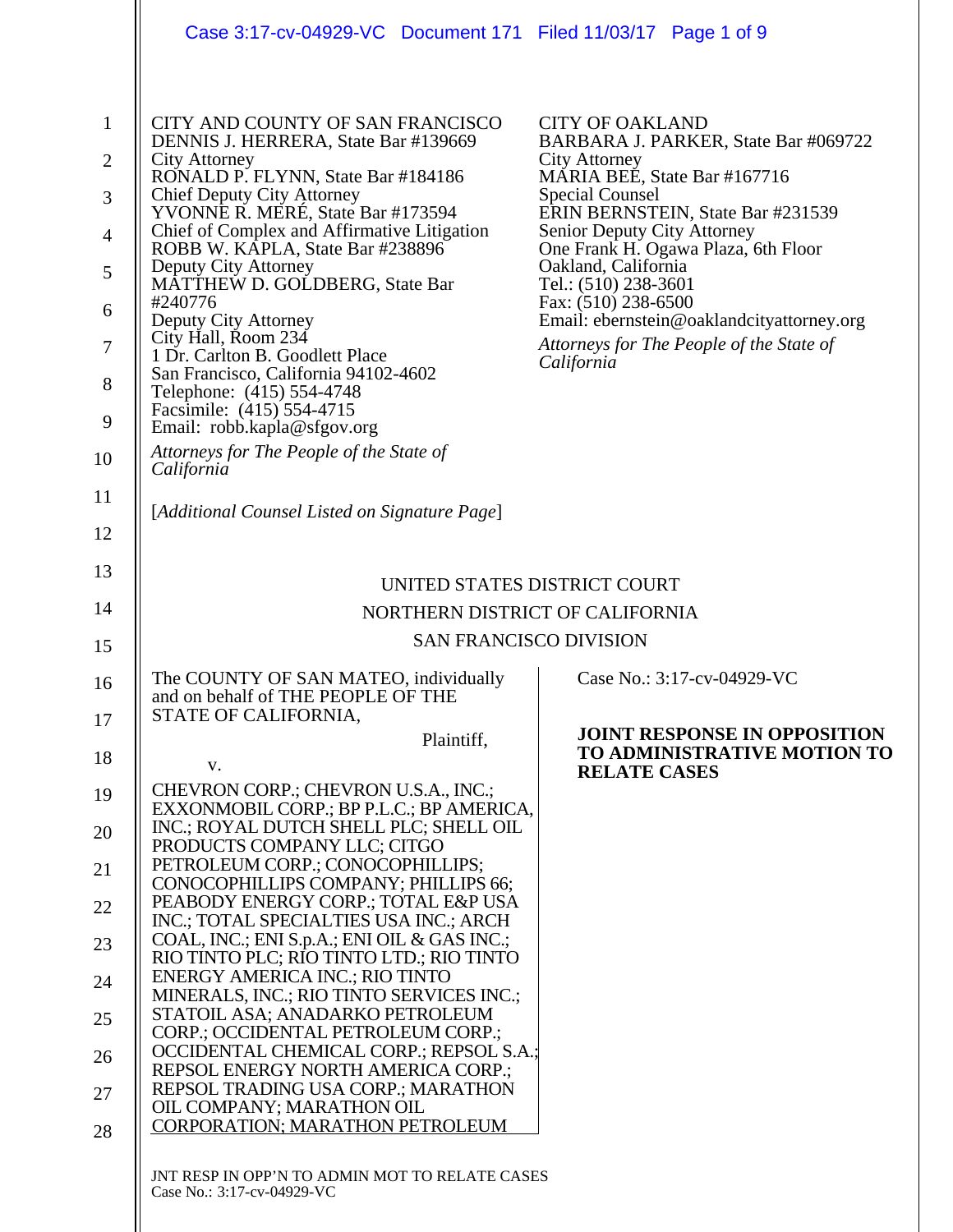|                                              | Case 3:17-cv-04929-VC Document 171 Filed 11/03/17 Page 2 of 9                                                                                         |  |
|----------------------------------------------|-------------------------------------------------------------------------------------------------------------------------------------------------------|--|
| $\mathbf{1}$<br>$\sqrt{2}$<br>$\mathfrak{Z}$ | CORP.; HESS CORP.; DEVON ENERGY CORP.;<br>DEVON ENERGY PRODUCTION COMPANY,<br>L.P.; ENCANA CORP.; APACHE CORP.; and<br>DOES 1 through 100, inclusive, |  |
| $\overline{4}$                               | Defendants.                                                                                                                                           |  |
| 5                                            |                                                                                                                                                       |  |
| 6                                            |                                                                                                                                                       |  |
| $\boldsymbol{7}$                             |                                                                                                                                                       |  |
| $8\,$                                        |                                                                                                                                                       |  |
| $\mathbf{9}$                                 |                                                                                                                                                       |  |
| 10                                           |                                                                                                                                                       |  |
| 11                                           |                                                                                                                                                       |  |
| 12                                           |                                                                                                                                                       |  |
| 13                                           |                                                                                                                                                       |  |
| 14                                           |                                                                                                                                                       |  |
| 15                                           |                                                                                                                                                       |  |
| 16                                           |                                                                                                                                                       |  |
| 17                                           |                                                                                                                                                       |  |
| 18                                           |                                                                                                                                                       |  |
| 19                                           |                                                                                                                                                       |  |
| 20                                           |                                                                                                                                                       |  |
| 21                                           |                                                                                                                                                       |  |
| 22                                           |                                                                                                                                                       |  |
| 23                                           |                                                                                                                                                       |  |
| 24                                           |                                                                                                                                                       |  |
| 25                                           |                                                                                                                                                       |  |
| 26                                           |                                                                                                                                                       |  |
| 27                                           |                                                                                                                                                       |  |
| 28                                           |                                                                                                                                                       |  |
|                                              | JNT RESP IN OPP'N TO ADMIN MOT TO RELATE CASES<br>Case No.: 3:17-cv-04929-VC                                                                          |  |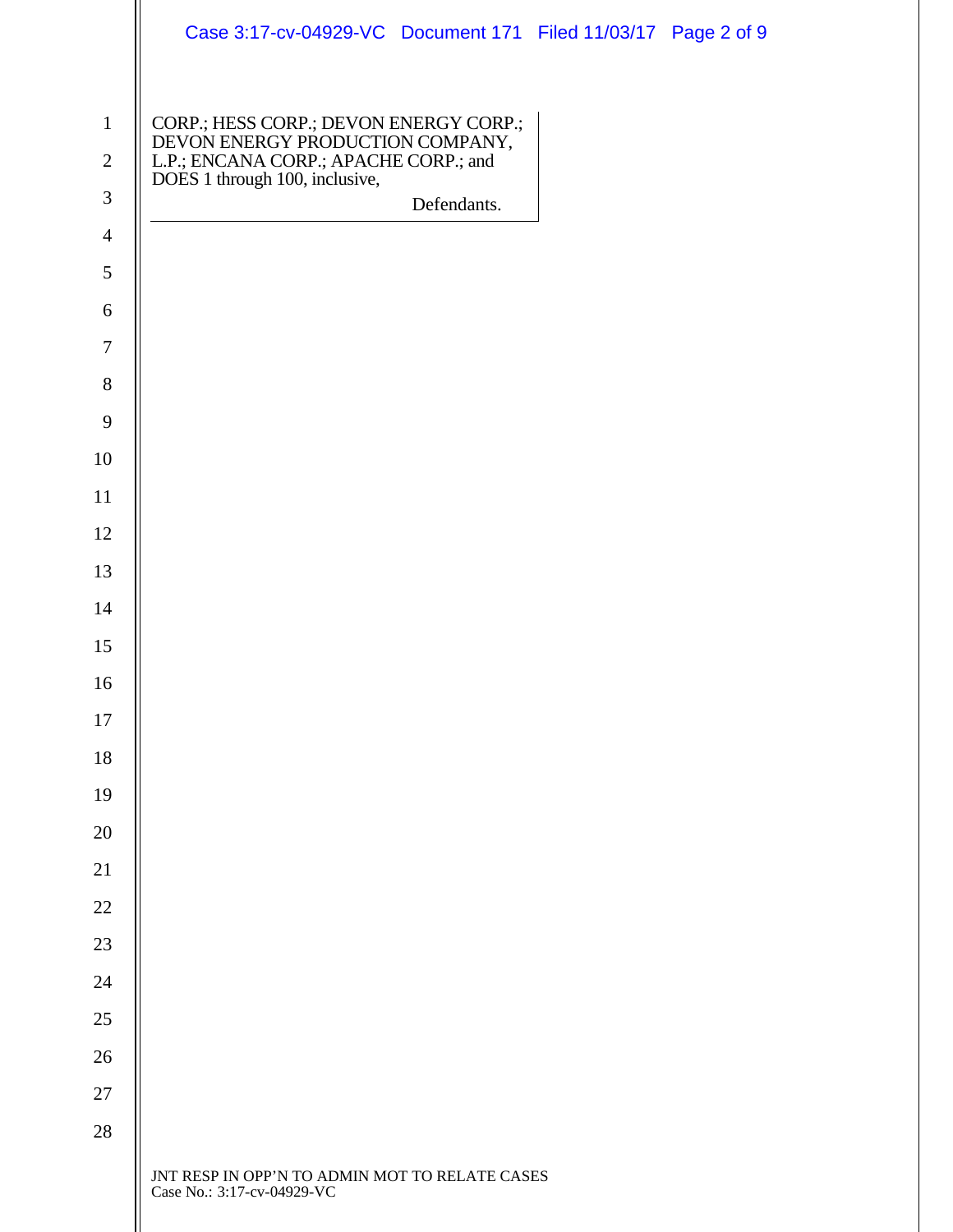### **I. INTRODUCTION**

Plaintiff the People of the State of California ("the People"), by and through San Francisco City Attorney Dennis J. Herrera and Oakland City Attorney Barbara J. Parker, oppose Defendants' Administrative Motion to Relate Cases. ECF Dkt. No. 170. Defendants seek to relate two cases currently pending in Judge Alsup's Court – Case Nos. 3:17-cv-06012-WHA ("the San Francisco action") and 3:17-cv-06011-WHA ("the Oakland action") – with three distinct cases currently pending in this Court – Case Nos. 3:17-cv-04929, 3:17-cv-04934, and 3:17-cv-04935 (collectively, "the San Mateo actions"). But the San Francisco and Oakland actions are not related to the San Mateo actions under Civil Local Rule 3-12(a).

1

2

3

4

5

6

7

8

9

10

11

12

13

14

15

26

#### **II. SUMMARY OF ARGUMENT**

Both the San Francisco and Oakland actions involve a single plaintiff, a single cause of action, and five defendants. By contrast, each of the San Mateo actions is brought on behalf of multiple plaintiffs, and each involves eight causes of action and at least 37 defendants. Because cases are related only if they "concern substantially the same parties, property, transaction or event," Civ. L.R. 3-12(a)(1), the San Francisco and Oakland actions are not related to the San Mateo actions.

16 17 18 19 20 21 22 23 24 25 Nor are the cases related under Civil Local Rule 3-12(a)(2). There are substantial differences between the parties and claims, and thus maintaining the cases as unrelated would not result in "an unduly burdensome duplication of labor and expense or conflicting results." Indeed, the defendants' notices of removal in the two sets of cases materially differ based upon the differing legal theories set forth in the two sets of complaints. Relating all of the actions would create an unwieldy and loosely amalgamated set of cases; they would more easily be resolved in two separate parts than as a disjointed whole. The People would be prejudiced, moreover, if the straightforward legal and factual issues presented in the San Francisco and Oakland actions were entangled with the vastly more complicated legal and factual issues raised in the San Mateo actions. The People respectfully oppose Defendants' motion to relate cases.

# **III. STATEMENT OF FACTS**

JNT RESP IN OPP'N TO ADMIN MOT TO RELATE CASES - 1 Case No.: 3:17-cv-04929-VC 27 28 On July 17, 2017, San Mateo County, Marin County, and the City of Imperial Beach all filed separate lawsuits in California Superior Court against the same 37 defendants and 100 unnamed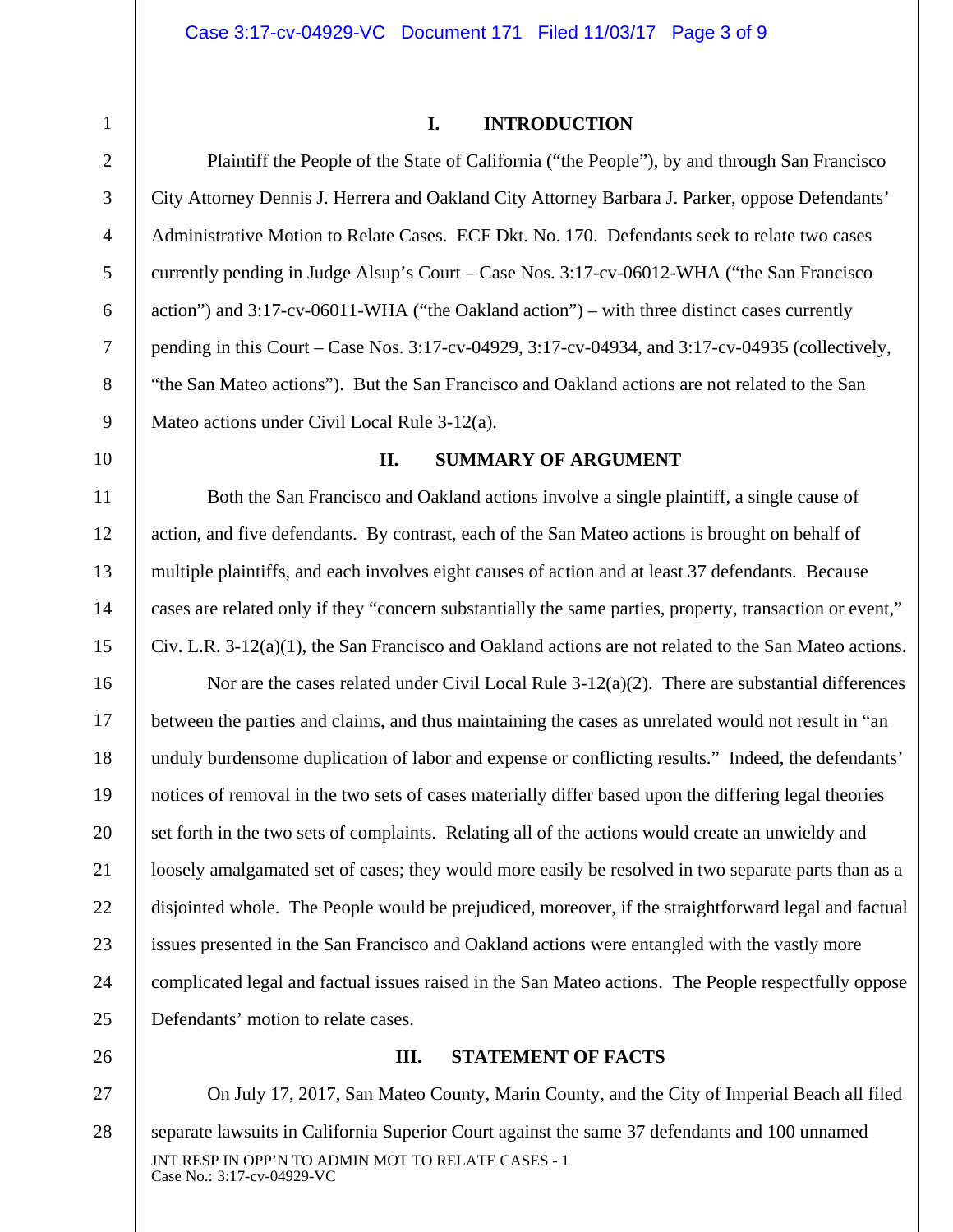| $\mathbf{1}$   | Does. See, e.g., ECF Dkt. No. 1-2. Each of those 100-page complaints alleged the same eight causes                                                                                                                                         |
|----------------|--------------------------------------------------------------------------------------------------------------------------------------------------------------------------------------------------------------------------------------------|
| $\mathbf{2}$   | of action. After being removed to this District on August 24, the parties to the San Mateo actions                                                                                                                                         |
| 3              | agreed to relate those cases in this Court. ECF Dkt. Nos. 47, 78.                                                                                                                                                                          |
| $\overline{4}$ | On September 19, San Francisco City Attorney Dennis J. Herrera filed the San Francisco                                                                                                                                                     |
| $\mathfrak{S}$ | action, and Oakland City Attorney Barbara J. Parker filed the Oakland action, in California Superior                                                                                                                                       |
| 6              | Court. Case No. 3:17-cv-06012-WHA, ECF Dkt. No. 1-2; Case No. 3:17-cv-06011-WHA, ECF Dkt.                                                                                                                                                  |
| $\tau$         | No. 1-2. The San Francisco and Oakland actions each named five defendants and stated a single                                                                                                                                              |
| $\,8\,$        | cause of action under California state law; both actions seek to abate the public nuisance of global                                                                                                                                       |
| 9              | warming on behalf of the People. <sup>1</sup> On October 20, Defendants removed both actions to this District.                                                                                                                             |
| 10             | <i>Id.</i> The San Francisco and Oakland actions were then related in Judge Alsup's court. Case No.                                                                                                                                        |
| 11             | 3:17-cv-06011-WHA, ECF Dkt. No. 32. Defendants then moved to relate the San Francisco and                                                                                                                                                  |
| 12             | Oakland actions to the San Mateo actions. ECF Dkt. No. 170.                                                                                                                                                                                |
| 13             | IV.<br><b>ARGUMENT</b>                                                                                                                                                                                                                     |
| 14             | The San Mateo Actions Involve Many Different Parties and Legal Claims.<br>A.                                                                                                                                                               |
| 15             | The San Francisco and Oakland actions do not involve "substantially the same parties,                                                                                                                                                      |
| 16             | property, transaction or event" as the San Mateo actions. See Civ. L.R. 3-12(a)(1).                                                                                                                                                        |
| 17             | First, the San Francisco and Oakland actions are not related to the San Mateo actions under                                                                                                                                                |
| 18             | Civil Local Rule 3-12(a) merely because there is some overlap between parties. See Adobe Sys. Inc.                                                                                                                                         |
| 19             | v. A&S Elecs., Inc., 2016 WL 9105173, at *3 (N.D. Cal. Oct. 13, 2016); Ortiz v. CVS Caremark                                                                                                                                               |
| 20             | Corp., 2013 WL 12175002, at *2 (N.D. Cal. Oct. 15, 2013); Hodges v. Akeena Solar, Inc., 2010 WL                                                                                                                                            |
| 21             | 2756536, at *1 (N.D. Cal. July 9, 2010). The San Mateo actions involve at least <i>thirty-two</i>                                                                                                                                          |
| 22             | defendants that are not parties to the San Francisco and Oakland actions. The substantial difference                                                                                                                                       |
| 23             | in the defendants means there will be numerous unique legal issues in the San Mateo actions that are                                                                                                                                       |
| 24             | not presented in the San Francisco and Oakland actions; in fact, there already are. <sup>2</sup> The San Mateo                                                                                                                             |
| 25             | <sup>1</sup> Defendants incorrectly assert that the San Francisco and Oakland actions "concede that no defendant violated any                                                                                                              |
| 26             | law, rule, statute, or regulation." Defs.' Mot. 5. In fact, both allege violation of California public nuisance statutes. Case<br>No. 3:17-cv-06012-WHA, ECF Dkt. No. 1-2, at ¶ 95; Case No. 3:17-cv-06011-WHA, ECF Dkt. No. 1-2, at ¶ 94. |
| 27             |                                                                                                                                                                                                                                            |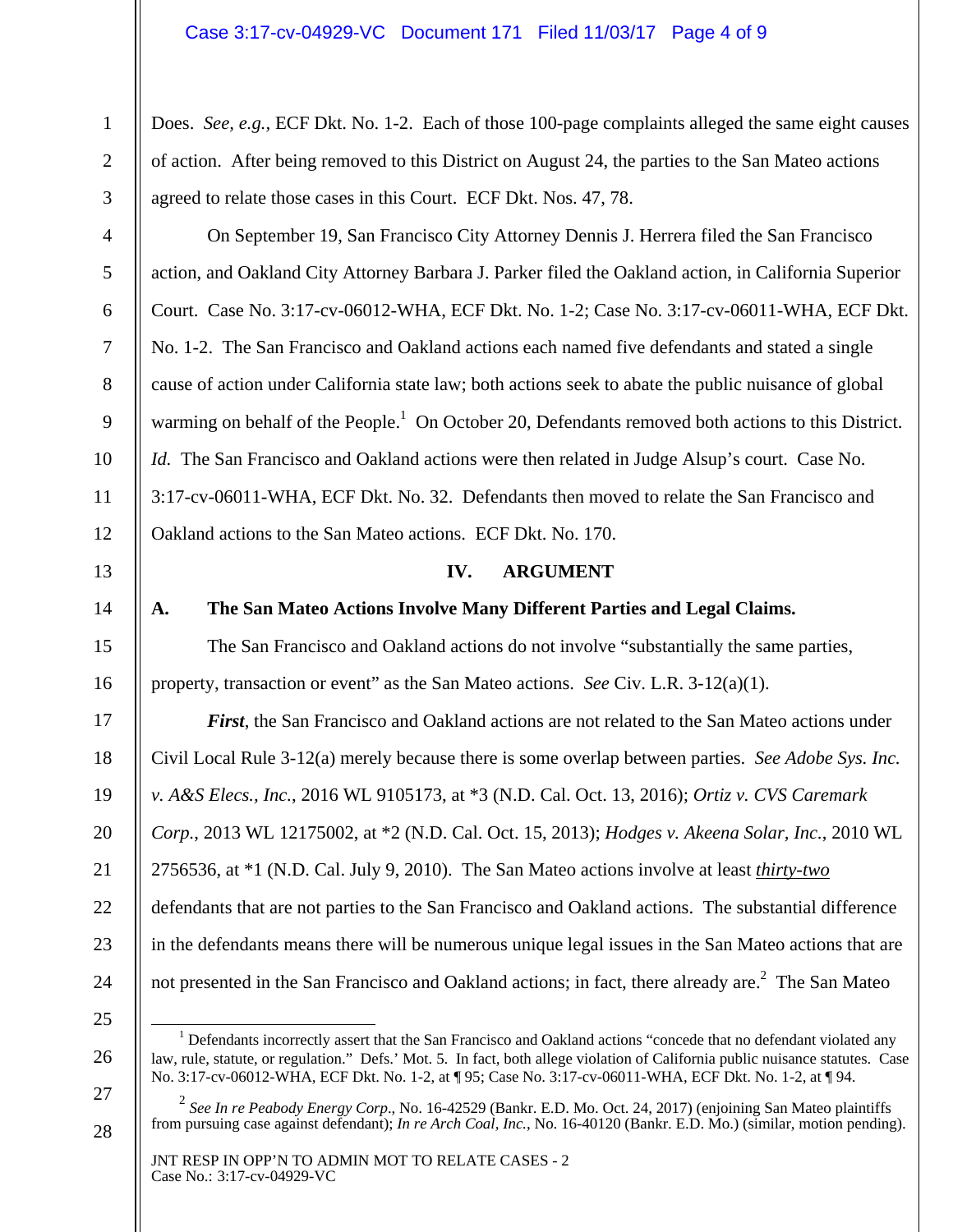### Case 3:17-cv-04929-VC Document 171 Filed 11/03/17 Page 5 of 9

1

2

3

4

5

6

7

8

9

10

11

12

13

14

15

16

17

18

19

20

21

25

27

actions also involve three separate plaintiffs not present here, each suing in its individual or proprietary capacity in addition to suing in the name of the People; by contrast, the San Francisco and Oakland actions are brought *only* in the name of the People. Even assuming *arguendo* the People could somehow be considered a single party in all five cases, the minimal overlap of a single common plaintiff and five common defendants falls short of the substantial similarity required under Civil Local Rule 3-12(a).

Defendants downplay the substantial difference in parties by focusing only on those parties that are common to all five cases. But six common parties cannot outweigh the presence of thirtyfive different named parties in the San Mateo actions that are not present in the San Francisco and Oakland actions. Defendants cite two instances in which courts have related cases involving a single differing party, but both cases are inapposite. *See Our Children's Earth Found. v. Nat'l Marine Fisheries Serv.*, 2015 WL 4452136, at \*12 (N.D. Cal. July 20, 2015) (relating case where plaintiff's pattern-and-practice claim required review by single judge); *Fin. Fusion, Inc. v. Ablaise Ltd.*, 2006 WL 3734292, at \*3-4 (N.D. Cal. Dec. 18, 2006) (relating cases where two different plaintiffs, as indemnitors of same third party, sued same defendants regarding same patents). Defendants tellingly identify no instance in which cases have been related despite the minimal overlap presented here.

**Second**, the San Francisco and Oakland actions do not involve "substantially the same... property" as the San Mateo actions. *See* Civ. L.R. 3-12(a)(1). That the cases all involve California coastal property is not enough to satisfy the standard of Civil Local Rule 3-12(a): the cases must involve substantially the same property for this factor alone to satisfy the rule. *See Hynix Semiconductor Inc. v. Rambus Inc.*, 2008 WL 3916304, at \*2 (N.D. Cal. Aug. 24, 2008).

JNT RESP IN OPP'N TO ADMIN MOT TO RELATE CASES - 3 Case No.: 3:17-cv-04929-VC 22 23 24 26 28 *Third*, the San Francisco and Oakland actions are not related to the San Mateo actions just because they generally involve the problem of global warming. *See Adobe Sys.*, 2016 WL 9105173 at \*3 (denying motion to relate cases that "generally involve[d]" same overarching legal issue but also involved differing facts and subsidiary legal issues). Indeed, Judge Armstrong just recently denied an effort to relate the San Mateo actions to a different global warming action involving different parties, claims, and property. *See* ECF Dkt. No. 22. Here, the San Francisco and Oakland actions plead a single public nuisance claim on behalf of the People, whereas the San Mateo actions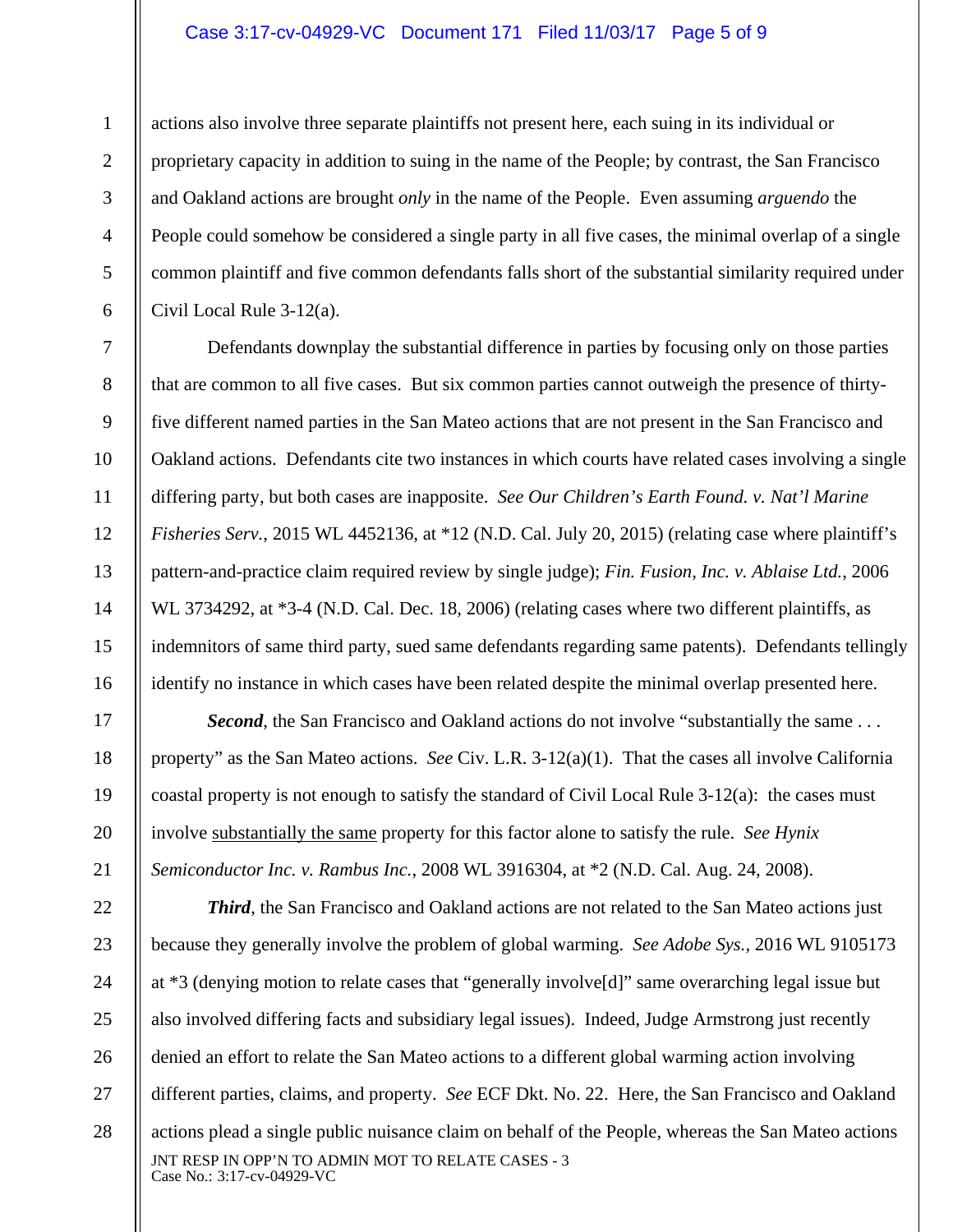#### Case 3:17-cv-04929-VC Document 171 Filed 11/03/17 Page 6 of 9

1

2

3

4

5

6

7

8

9

10

11

12

13

14

15

16

17

18

19

20

21

plead additional claims of strict product liability failure to warn, strict product liability design defect, public nuisance as property owners, private nuisance, negligence, negligent failure to warn, and trespass. The San Mateo complaints also seek additional relief – compensatory damages, punitive damages, and disgorgement of profits – that the San Francisco and Oakland cases do not seek.

The differences between the two sets of cases is already resulting in differing legal arguments and issues. For example, the San Mateo actions allege that Defendants should be held liable for undermining international treaties, federal regulation and legislation on global warming through, among other things, lobbying activities. *See, e.g*., ECF Dkt. No. 1-2, ¶¶ 114, 126(b), 129, 135, 136, 138, 140, 141, 160, 181(d), 181(e). The San Mateo defendants' Notice of Removal thus contends that those action implicate "the foreign affairs doctrine" and "free speech" occurring "within the federal enclave of the District of Columbia." ECF Dkt. No. 1, ¶¶ 34-35, 69. These issues are irrelevant to the San Francisco and Oakland actions, which make no such allegations.

The plaintiffs in the San Mateo actions also allege, in support of their design defect and public nuisance claims, that the Court should apply a balancing test that would weigh the social benefits of fossil fuels against their social costs. *See* ECF Dkt. No. 1-2, ¶¶ 148, 184(e), 196, 222. The San Mateo defendants use this concession to support their argument for federal subject matter jurisdiction. *See* ECF Dkt. No. 1, ¶¶ 26-27. The San Francisco and Oakland complaints make no similar allegations. The San Mateo actions also allege that the defendants in those cases failed to comply with the Toxic Substances Control Act, 15 U.S.C. §§ 2601-2697*,* which, again, those defendants have invoked in their removal petitions. *See* ECF Dkt. No. 1, ¶ 32. The San Francisco and Oakland actions make no such allegation.

JNT RESP IN OPP'N TO ADMIN MOT TO RELATE CASES - 4 Case No.: 3:17-cv-04929-VC 22 23 24 25 26 27 28 Defendants gloss over the substantial differences between these cases by focusing their attention on a single overlapping claim and on some of the similar factual allegations – i.e., facts regarding Defendants' role in contributing to global warming-induced sea-level rise. But the many different claims in the San Mateo actions necessarily involve numerous factual allegations and legal issues not present in the San Francisco and Oakland actions. Indeed, the complaints in the San Mateo actions are nearly three times as long as the complaints in the San Francisco and Oakland actions. Defendants' conclusory assertion that those additional sixty pages of pleading make no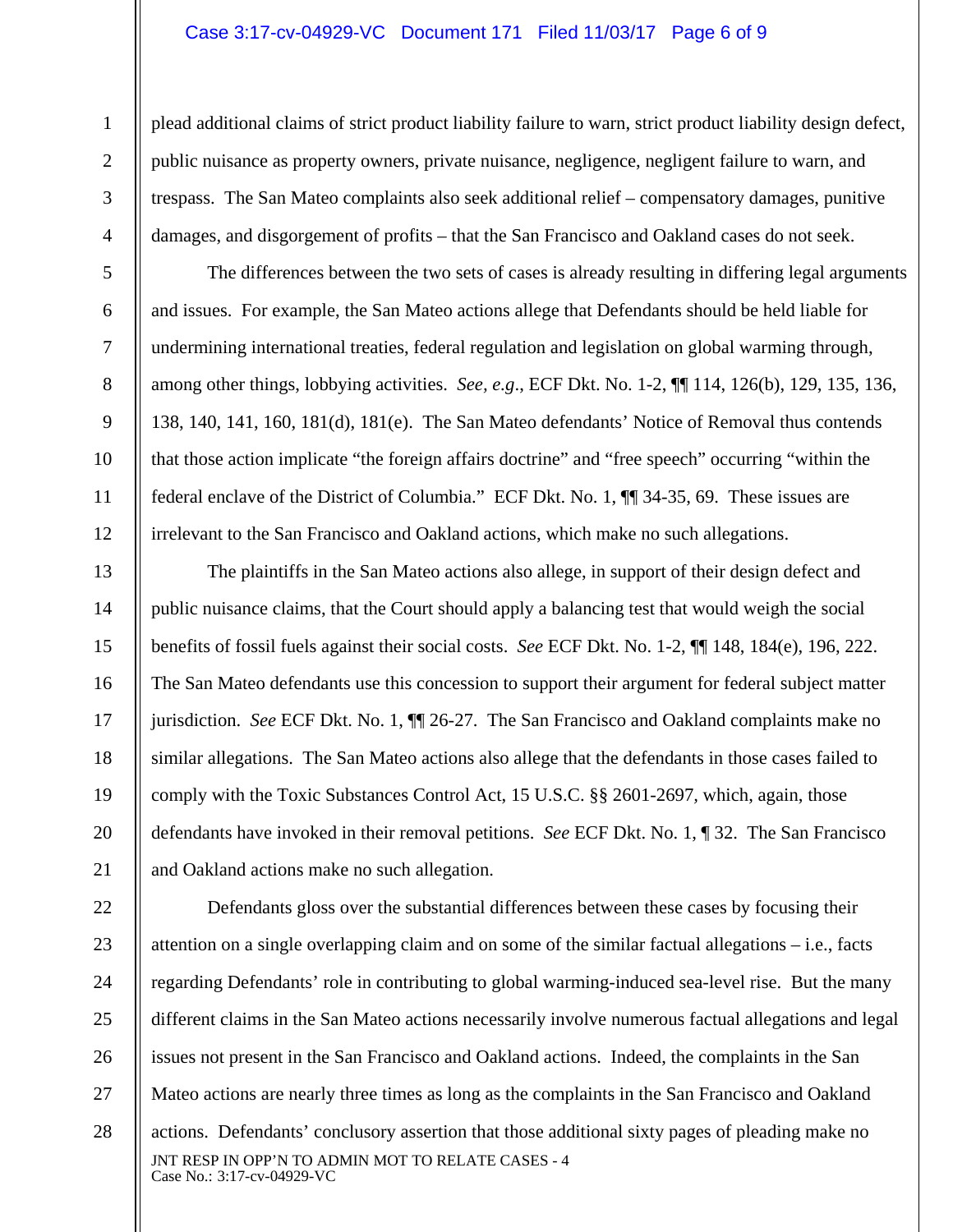## Case 3:17-cv-04929-VC Document 171 Filed 11/03/17 Page 7 of 9

difference because the "gravamen" of all five cases is global warming-induced sea level rise is belied by the differing issues raised in their own notices of removal. The Court's local rules, moreover, do not apply a "common gravamen" test of relatedness. The People do not "ignore" the limited overlap here, but an overlap of six parties, one cause of action, and some factual allegations cannot obscure the weight of an additional thirty-five parties, seven causes of action, and voluminous additional factual and legal allegations in the San Mateo actions. The San Francisco and Oakland actions do not involve "substantially similar" events as the San Mateo actions. *See* Civ. L.R. 3-12(a)(1).

1

2

3

4

5

6

7

8

9

10

11

12

13

14

15

16

17

18

19

20

21

22

23

24

25

26

# **B. Separate Actions Will Not Create a Judicial Burden or Risk Inconsistent Results.**

Conducting the San Francisco and Oakland actions separately from the San Mateo actions will neither require "an unduly burdensome duplication of labor and expense" nor risk "conflicting results." *See* Civ. L.R. 3-12(a)(2). The single claim in the San Francisco and Oakland actions is much narrower than the eight claims in the San Mateo actions, and the San Mateo actions will require resolution of legal and factual issues involving thirty-five parties not present in the San Francisco and Oakland actions. In such circumstances, conducting separate cases is appropriate. *See Ortiz*, 2013 WL 12175002 at \*2; *Akeena Solar*, 2010 WL 2756536 at \*1; *see also Sifuentes v. Brazelton*, 2014 WL 186867, at \*1 (N.D. Cal. Jan. 16, 2014) (discussing Judge Alsup's decision not to relate cases involving one overlapping claim but multiple distinct claims).

In fact, relating the San Francisco and Oakland actions to the San Mateo actions may hinder rather than help the interests of judicial economy. The straightforward San Francisco and Oakland actions are likely to involve resolution of fewer threshold legal issues, and then to proceed on a faster and more direct path through discovery, than the San Mateo actions. The number of additional parties in the San Mateo actions portends a longer timeline and more complex case schedule, and a more cumbersome process for conferring among parties, than will be required in the San Francisco and Oakland actions. It would unfairly prejudice the People, through delays and additional expense, to subject the more straightforward San Francisco and Oakland actions to a timeline and case schedule dictated by the complexities of different plaintiffs' very different cases.

27

# **V. CONCLUSION AND REQUEST FOR RELIEF**

JNT RESP IN OPP'N TO ADMIN MOT TO RELATE CASES - 5 Case No.: 3:17-cv-04929-VC The People respectfully ask the Court to deny Defendants' motion to relate cases.

28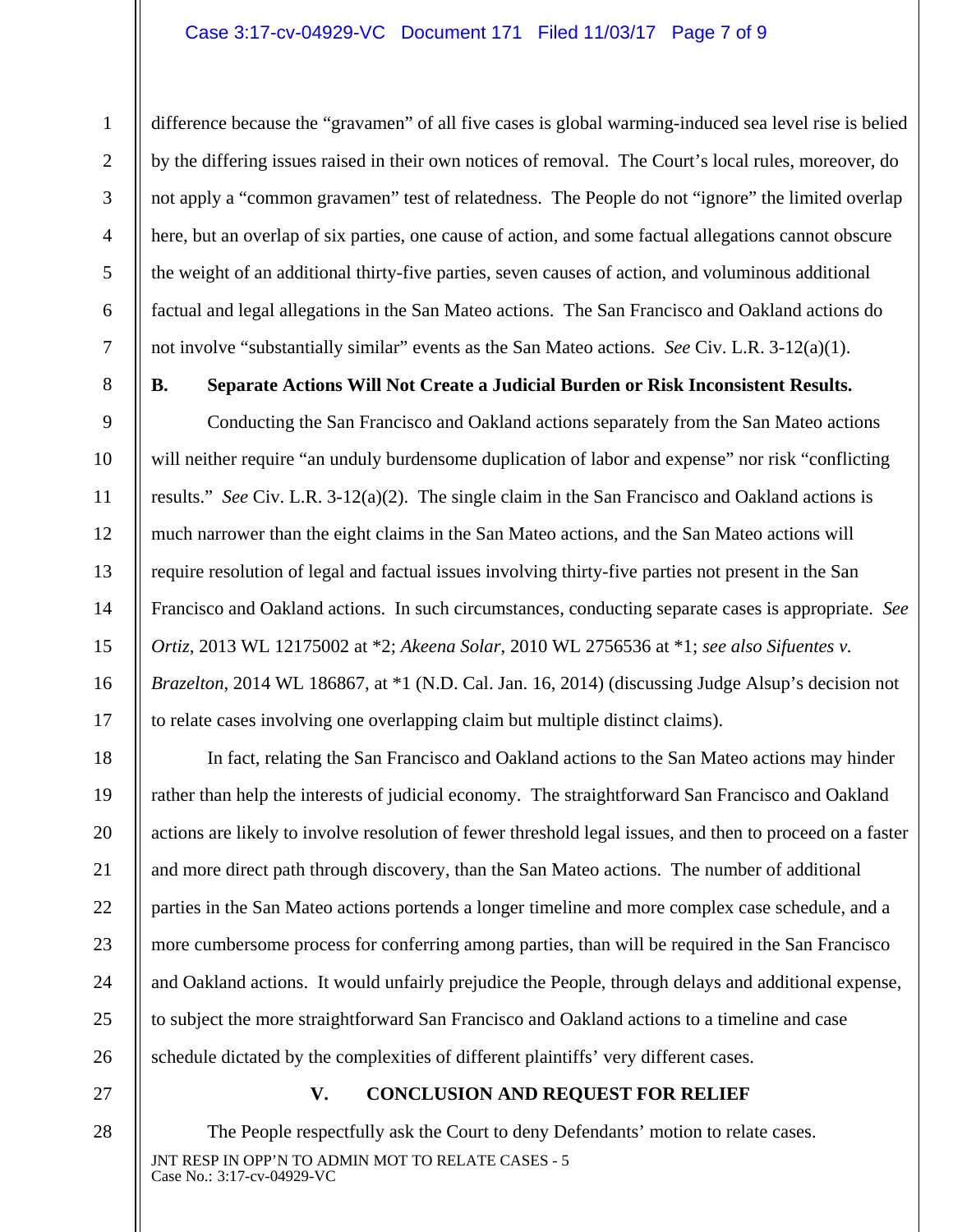|                | Case 3:17-cv-04929-VC Document 171 Filed 11/03/17 Page 8 of 9                                             |  |  |  |
|----------------|-----------------------------------------------------------------------------------------------------------|--|--|--|
| $\mathbf{1}$   | Dated: November 3, 2017<br>Respectfully submitted,                                                        |  |  |  |
| $\mathbf{2}$   |                                                                                                           |  |  |  |
| 3              | $**$ /s/ Robb W. Kapla                                                                                    |  |  |  |
| $\overline{4}$ | DENNIS J. HERRERA, State Bar #139669<br><b>City Attorney</b>                                              |  |  |  |
| 5              | RONALD P. FLYNN, State Bar #184186<br><b>Chief Deputy City Attorney</b>                                   |  |  |  |
| 6              | YVONNE R. MERÉ, State Bar #173594<br>Chief of Complex and Affirmative Litigation                          |  |  |  |
| 7              | ROBB W. KAPLA, State Bar #238896<br>Deputy City Attorney                                                  |  |  |  |
| 8              | MATTHEW D. GOLDBERG, State Bar #240776<br>Deputy City Attorney                                            |  |  |  |
| 9              | City Hall, Room 234<br>1 Dr. Carlton B. Goodlett Place                                                    |  |  |  |
| 10             | San Francisco, California 94102-4602<br>Tel.: (415) 554-4748                                              |  |  |  |
| 11             | Fax.: $(415)$ 554-4715<br>Email: robb.kapla@sfgov.org                                                     |  |  |  |
| 12             | <b>Attorneys for The People</b>                                                                           |  |  |  |
| 13             | ** Pursuant to Civ. L.R. 5-1(i)(3), the electronic                                                        |  |  |  |
| 14             | filer has obtained approval from this signatory.                                                          |  |  |  |
| 15             | ** /s/ Erin Bernstein<br>BARBARA J. PARKER (State Bar #069722)                                            |  |  |  |
| 16             | <b>City Attorney</b>                                                                                      |  |  |  |
| 17             | MARIA BEE (State Bar #167716)<br>Special Counsel                                                          |  |  |  |
| 18             | ERIN BERNSTEIN (State Bar #231539)<br>Senior Deputy City Attorney                                         |  |  |  |
| 19             | One Frank H. Ogawa Plaza, 6th Floor<br>Oakland, California                                                |  |  |  |
| 20             | Tel.: (510) 238-3601<br>Fax: (510) 238-6500                                                               |  |  |  |
| 21             | Email: ebernstein@oaklandcityattorney.org                                                                 |  |  |  |
| 22             | <b>Attorneys for The People</b>                                                                           |  |  |  |
| 23             | ** Pursuant to Civ. L.R. $5-1(i)(3)$ , the electronic<br>filer has obtained approval from this signatory. |  |  |  |
| 24             | /s/ Steve W. Berman                                                                                       |  |  |  |
| 25             | STEVE W. BERMAN (pro hac vice)<br>steve@hbsslaw.com                                                       |  |  |  |
| 26             | HAGENS BERMAN SOBOL SHAPIRO LLP<br>1918 Eighth Ave. Suite 3300                                            |  |  |  |
| 27             | Seattle, WA 98101<br>Tel.: (206) 623-7292                                                                 |  |  |  |
| 28             | Fax: (206) 623-0594                                                                                       |  |  |  |
|                | JNT RESP IN OPP'N TO ADMIN MOT TO RELATE CASES - 6<br>Case No.: 3:17-cv-04929-VC                          |  |  |  |